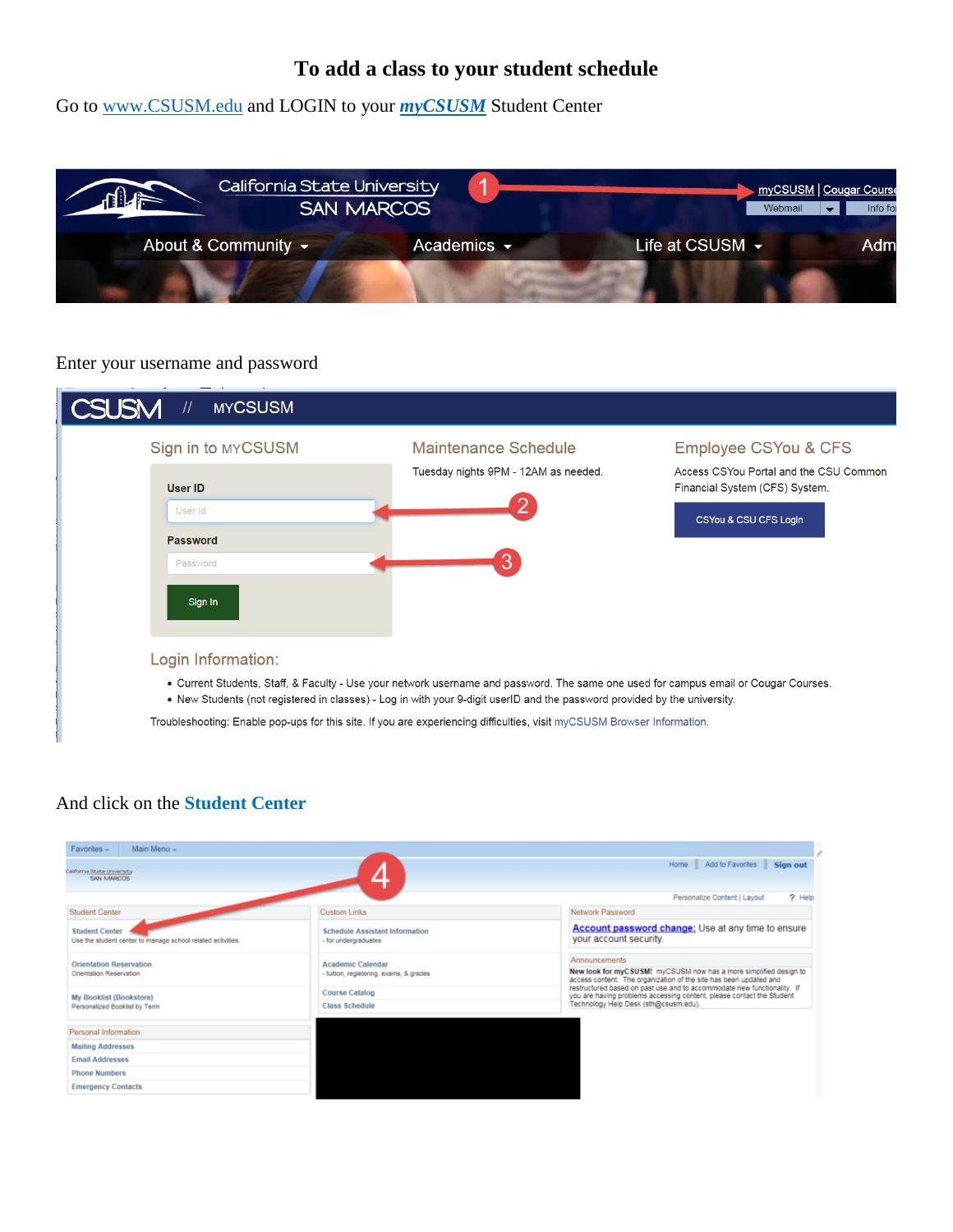| Search                                            |                        |                   | Summer 2015 Schedule       |                              |                                                      |  |
|---------------------------------------------------|------------------------|-------------------|----------------------------|------------------------------|------------------------------------------------------|--|
| Degree Planner<br>Enroll                          |                        |                   | Class                      | Schedule                     |                                                      |  |
| My Academics<br><b>Schedule Assistant</b>         | 30                     | Ŗ                 | NURS 350-01<br>CLN (33198) | Online - Taught Via Internet | Holds                                                |  |
|                                                   |                        | NURS 351-01<br>E. |                            | Online - Taught Via Internet | No Holds.                                            |  |
| other academic<br>$\blacktriangledown$            |                        |                   |                            | To Do List                   |                                                      |  |
|                                                   |                        |                   |                            |                              | No To Do's.                                          |  |
| <b>Finances</b>                                   |                        |                   |                            |                              | <b>Enrollment Dates</b>                              |  |
| <b>My Account</b>                                 | <b>Account Summary</b> |                   |                            |                              |                                                      |  |
| <b>Account Inquiry</b><br><b>Enroll In Direct</b> |                        |                   | You owe 3,663.00.          |                              | <b>Summer 2015 Term</b><br>Enrollment Appointment(s) |  |

# and click on the add tab

| Search<br>my class schedule                         |                    | Degree Planner<br>add              | Enroll<br>drop    | wy Academics<br>term information |   |
|-----------------------------------------------------|--------------------|------------------------------------|-------------------|----------------------------------|---|
| <b>Add Classes</b>                                  |                    |                                    |                   | $1 - 2 -$                        |   |
| 1. Select classes to add                            |                    |                                    |                   |                                  |   |
| Select the correct TERM in which you wish to enroll |                    |                                    |                   |                                  |   |
|                                                     | <b>Add Classes</b> |                                    |                   |                                  | Е |
|                                                     | <b>Select Term</b> |                                    |                   |                                  |   |
|                                                     |                    |                                    |                   |                                  |   |
|                                                     |                    | Select a term then click Continue. |                   |                                  |   |
|                                                     | <b>Term</b>        |                                    | Career            | <b>Institution</b>               |   |
|                                                     | Summer 2014        |                                    | Postbaccalaureate | Cal State San Marcos             |   |
|                                                     | <b>Fall 2014</b>   |                                    | Postbaccalaureate | Cal State San Marcos             |   |
|                                                     |                    |                                    |                   | <b>CONTINUE</b>                  |   |

Enter the correct CLASS # provided to you in the email in the **Add to Cart** section and click the green **ENTER** button to add the class to your cart.

| <b>Search</b>                                                       | <b>Degree Planner</b>                                                                                                                                                                                     | Enroll                                  | <b>My Academics</b> |
|---------------------------------------------------------------------|-----------------------------------------------------------------------------------------------------------------------------------------------------------------------------------------------------------|-----------------------------------------|---------------------|
| my class schedule                                                   | add                                                                                                                                                                                                       | drop                                    | term information    |
| <b>Add Classes</b>                                                  |                                                                                                                                                                                                           |                                         |                     |
| 1. Select classes to add                                            | To select classes for another term, select the term and click Change. When you are<br>satisfied with your class selections, proceed to step 2 of 3.<br>Summer 2015   Undergraduate   Cal State San Marcos | change term                             |                     |
|                                                                     | Open                                                                                                                                                                                                      | $\Box$ Closed                           | ▲ Wait List         |
| <b>Add to Cart:</b><br><b>Enter Class Nbr</b>                       | Summer 2015 Shopping Cart                                                                                                                                                                                 |                                         |                     |
| enter                                                               |                                                                                                                                                                                                           | Your enrollment shopping cart is empty. |                     |
| <b>Find Classes</b><br>Class Search<br>search<br>schedule assistant |                                                                                                                                                                                                           |                                         |                     |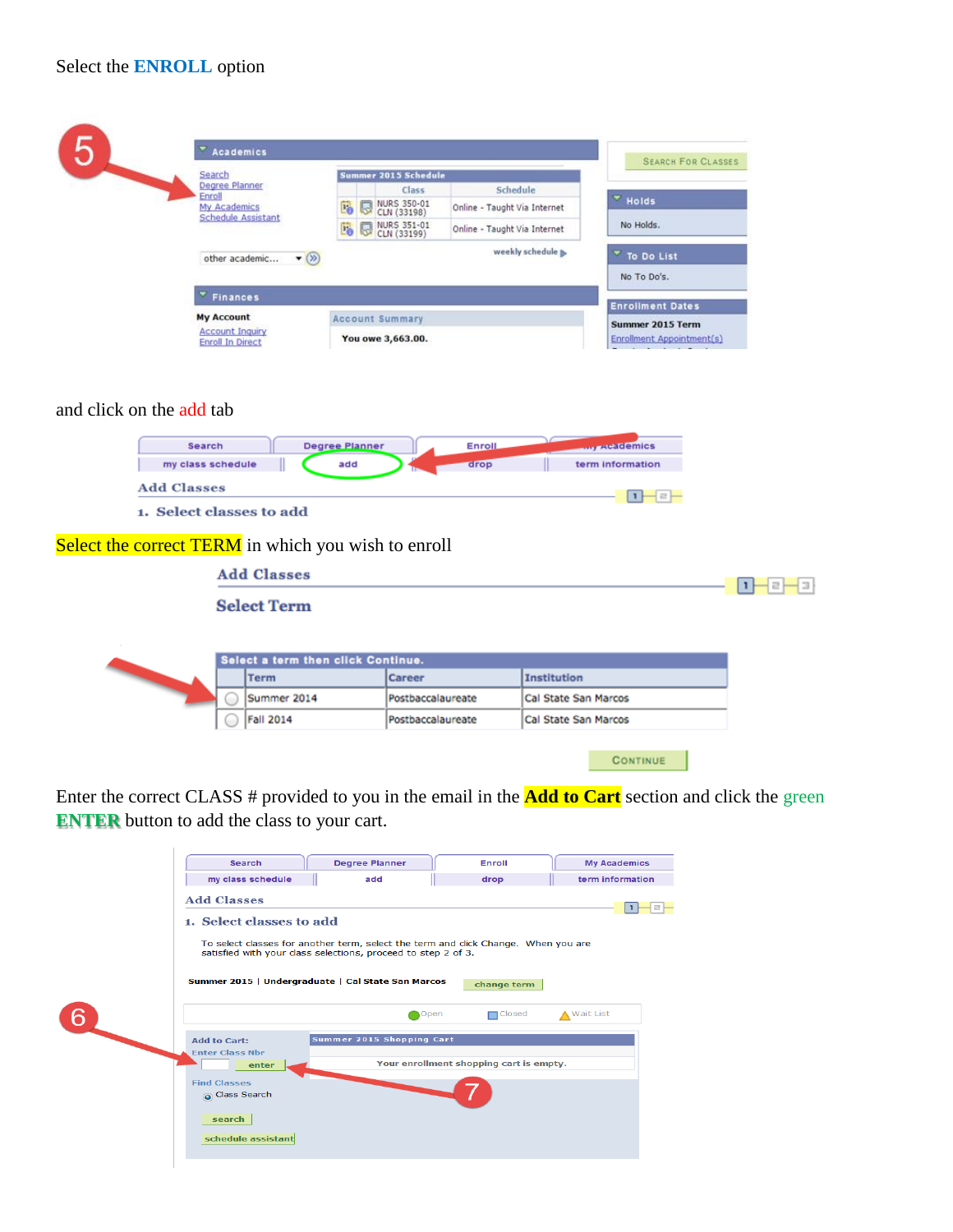# Click the green **NEXT** button

| Search                                               |                                                                                                                                                                                                           | Emroit                 |                            | <b>My Academics</b>        |  |
|------------------------------------------------------|-----------------------------------------------------------------------------------------------------------------------------------------------------------------------------------------------------------|------------------------|----------------------------|----------------------------|--|
| my class schedule                                    | add                                                                                                                                                                                                       |                        | drop                       | term information           |  |
| <b>Add Classes</b>                                   |                                                                                                                                                                                                           |                        |                            | $1 - 2 - 3$                |  |
| Preferences                                          | 1. Select classes to add - Enrollment                                                                                                                                                                     |                        |                            |                            |  |
| Fall 2012   Postbaccalaureate   Cal State San Marcos |                                                                                                                                                                                                           |                        |                            |                            |  |
| <b>EDSL 661 - ART &amp; PHONO DISORDERS</b>          |                                                                                                                                                                                                           |                        |                            |                            |  |
|                                                      |                                                                                                                                                                                                           |                        |                            |                            |  |
| <b>Class Proferences</b>                             |                                                                                                                                                                                                           |                        |                            |                            |  |
| <b>EDSL 661-01</b>                                   | Lecture<br>Open                                                                                                                                                                                           | <b>Wallie List</b>     | Wait list if class is full |                            |  |
|                                                      |                                                                                                                                                                                                           | <b>Permuission Mbr</b> |                            |                            |  |
| Securities<br>$5 - 4$<br>Cansar                      | Extended Learning Reg Acad<br>Postbaccalaureate                                                                                                                                                           | Grading                | Graded                     |                            |  |
|                                                      |                                                                                                                                                                                                           | <b>Under</b>           | 3.00                       |                            |  |
|                                                      |                                                                                                                                                                                                           |                        |                            |                            |  |
|                                                      |                                                                                                                                                                                                           |                        | CANCEL                     | NEXT                       |  |
| Section Component                                    | <b>Daryn &amp; Times</b>                                                                                                                                                                                  | Rosewa                 | <b>Instructor</b>          | Start/End Date             |  |
| O.S. Lechure                                         | Me 1-00PM -<br>4.000M                                                                                                                                                                                     | <b>ARR</b>             | Lori Heisler               | 08/27/2012 -<br>12/15/2012 |  |
| <b>NOTES</b>                                         |                                                                                                                                                                                                           |                        |                            |                            |  |
| <b>Class Notes</b>                                   | This course is for the M.A. Education, Communicative Sciences<br>Disorders program through Extended Learning. You must be<br>formally accepted into this program in order to participate in this<br>diam. |                        |                            |                            |  |

Once all of the desired classes have been added to your cart click the green PROCEED TO STEP 2 OF 3 button.

|                                                      |              |                                | EDSL 661 has been added to your Shopping Cart. |               |                         |                |  |  |
|------------------------------------------------------|--------------|--------------------------------|------------------------------------------------|---------------|-------------------------|----------------|--|--|
| Fall 2012   Postbaccalaureate   Cal State San Marcos |              |                                |                                                |               |                         |                |  |  |
|                                                      |              |                                | Open                                           | <b>Closed</b> | A Wait List             |                |  |  |
|                                                      |              |                                |                                                |               |                         |                |  |  |
| Add to Cart:                                         |              | <b>Fall 2012 Shopping Cart</b> |                                                |               |                         |                |  |  |
| Enter Class Nor                                      | Delete Class |                                | Days/Times                                     | Room          | Instructor Units Status |                |  |  |
| enter                                                | 自            | <b>EDSL 661-01</b><br>(42377)  | Mo 1:00PM -<br>4:00PM                          | <b>ARR</b>    | L. Heisler              | $3.00$ $\odot$ |  |  |
| Find Classes                                         |              |                                |                                                |               |                         |                |  |  |
| O Class Search                                       |              |                                |                                                |               |                         |                |  |  |
|                                                      |              |                                |                                                |               |                         |                |  |  |
| search                                               |              |                                |                                                |               |                         |                |  |  |

Click on the green FINISH ENROLLING button.

|                              | 2. Confirm classes                                                                                                                                                                          |               |             |                         |             |  |
|------------------------------|---------------------------------------------------------------------------------------------------------------------------------------------------------------------------------------------|---------------|-------------|-------------------------|-------------|--|
|                              | Click Finish Enrolling to process your request for the classes listed below. To<br>exit without adding these classes, click Cancel.<br>Fall 2012   Postbaccalaureate   Cal State San Marcos |               |             |                         |             |  |
|                              |                                                                                                                                                                                             | Open          | m           | Closed                  | A Wait List |  |
| <b>Class</b>                 | Description                                                                                                                                                                                 | Days/Times    | <b>Room</b> | Instructor Units Status |             |  |
|                              | <b>PROFESSIONAL</b>                                                                                                                                                                         | $W@ 1:OOPM -$ | ARR         | D. Hughes               | 2.00        |  |
| <b>EDSL 651-1</b><br>(42558) | <b>SEMINAR I</b><br>(Lecture)                                                                                                                                                               | 3:00PM        |             |                         |             |  |